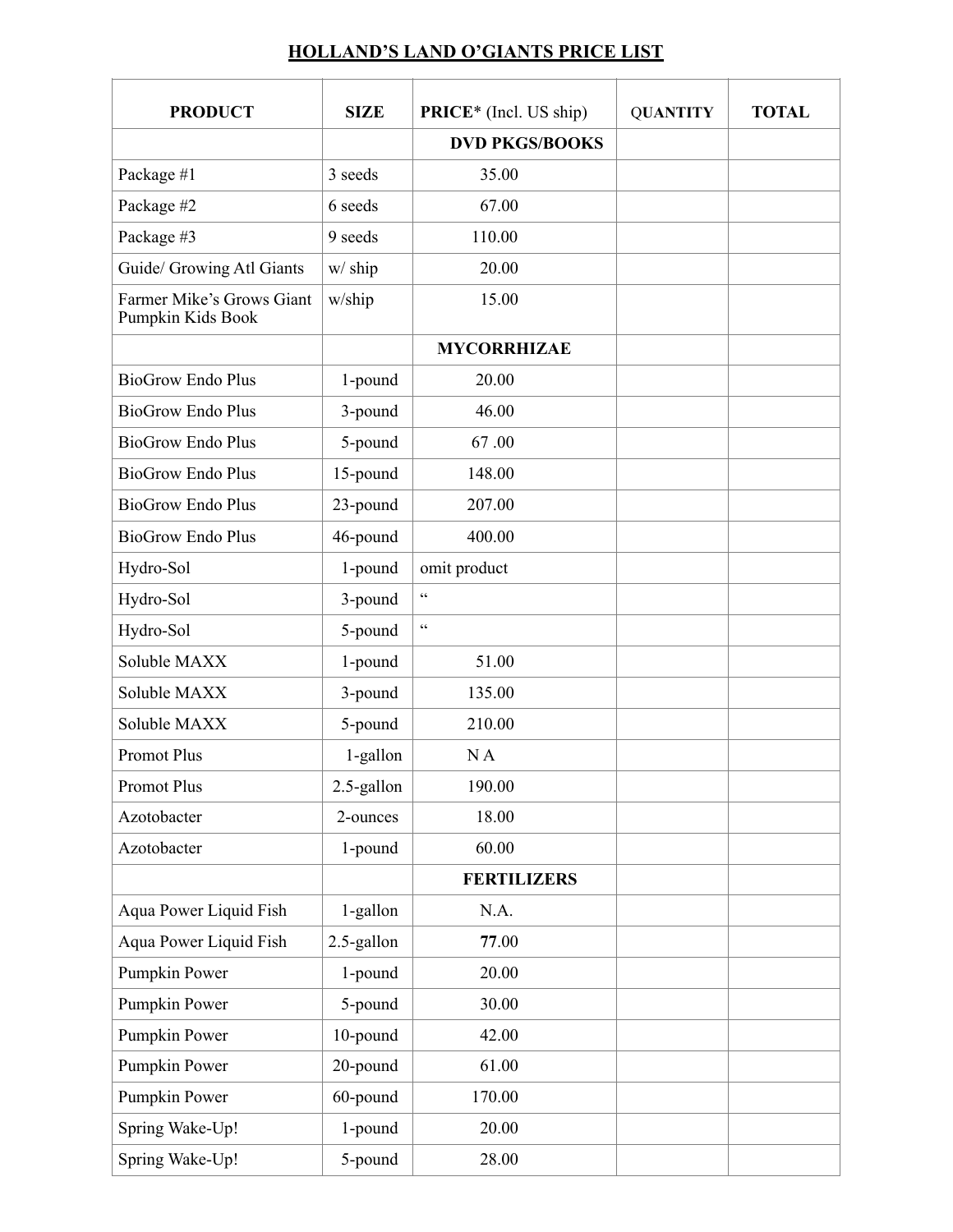| Spring Wake-Up!              | 10-pound     | 41.00           |  |
|------------------------------|--------------|-----------------|--|
| Spring Wake-Up!              | 20-pound     | 60.00           |  |
| Solubor                      | 1-pound      | 22.00           |  |
| Solubor                      | 3-pound      | 53.00           |  |
| Solubor                      | 5-pound      | 74.00           |  |
| Gran. Steam. Bonemeal        | 1-pound      | 21.00           |  |
| Gran. Steam. Bonemeal        | 5-pound      | 33.00           |  |
| Gran. Steam. Bonemeal        | 10-pound     | 47.00           |  |
| Gran. Steam. Bonemeal        | 25-pound     | 74.00           |  |
| Sol. Seaweed Powder          | $10.7 - oz.$ | 21.00           |  |
| Sol. Seaweed Powder          | 2.5-pound    | 46.00           |  |
| Sol. Seaweed Powder          | 5-pound      | 79.00           |  |
| Sol. Seaweed Powder          | 10-pound     | 142.00          |  |
| Sol. Seaweed Powder          | 16-pound     | 208.00          |  |
|                              |              |                 |  |
| Sol. Fish Powder             | 1-pound      | 22.00           |  |
| Sol. Fish Powder             | 5-pound      | 58.00           |  |
| Sol. Fish Powder             | 10-pound     | 107.00          |  |
| Sol. Fish Powder             | 30-pound     | 299.00          |  |
| Biomin Calcium Conc.         | 1-gallon     | 64.00not avail. |  |
| Biomin Calcium Conc.         | 2.5-gallon   | 125.00          |  |
| Biomin Copper Conc.          | 1-gallon     | 64.00not avail. |  |
| Biomin Copper Conc.          | 2.5-gallon   | 125.00          |  |
| Biomin Iron Conc.            | 1-gallon     | 64.00not avail. |  |
| Biomin Iron Conc.            | 2.5-gallon   | 125.00          |  |
| Biomin Manganese Conc.       | 1-gallon     | 64.00not avail. |  |
| Biomin Manganese Conc.       | 2.5-gallon   | 125.00          |  |
| Biomin Manganese Gran.       | 1-pound      | 22.00           |  |
| Biomin Manganese Gran.       | 3-pound      | 54.00           |  |
| Biomin Manganese Gran.       | 5-pound      | 76.00           |  |
| Biomin Boron Conc.           | 1-gallon     | 64.00not avail. |  |
| Biomin Boron Conc.           | 2.5-gallon   | 125.00          |  |
| Biomin Zinc Conc.            | 1-gallon     | 64.00not avail. |  |
| Biomin Zinc Conc.            | 2.5-gallon   | 125.00          |  |
| <b>Biomin Magnesium Conc</b> | 1-gallon     | 64.00not avail. |  |
| Biomin Magnesium Conc        | 2.5-gallon   | 125.00          |  |
| Biomin Excel Conc.           | 1-gallon     | 66.00not avail. |  |
| Biomin Excel Conc.           | 2.5-gallon   | 134.00          |  |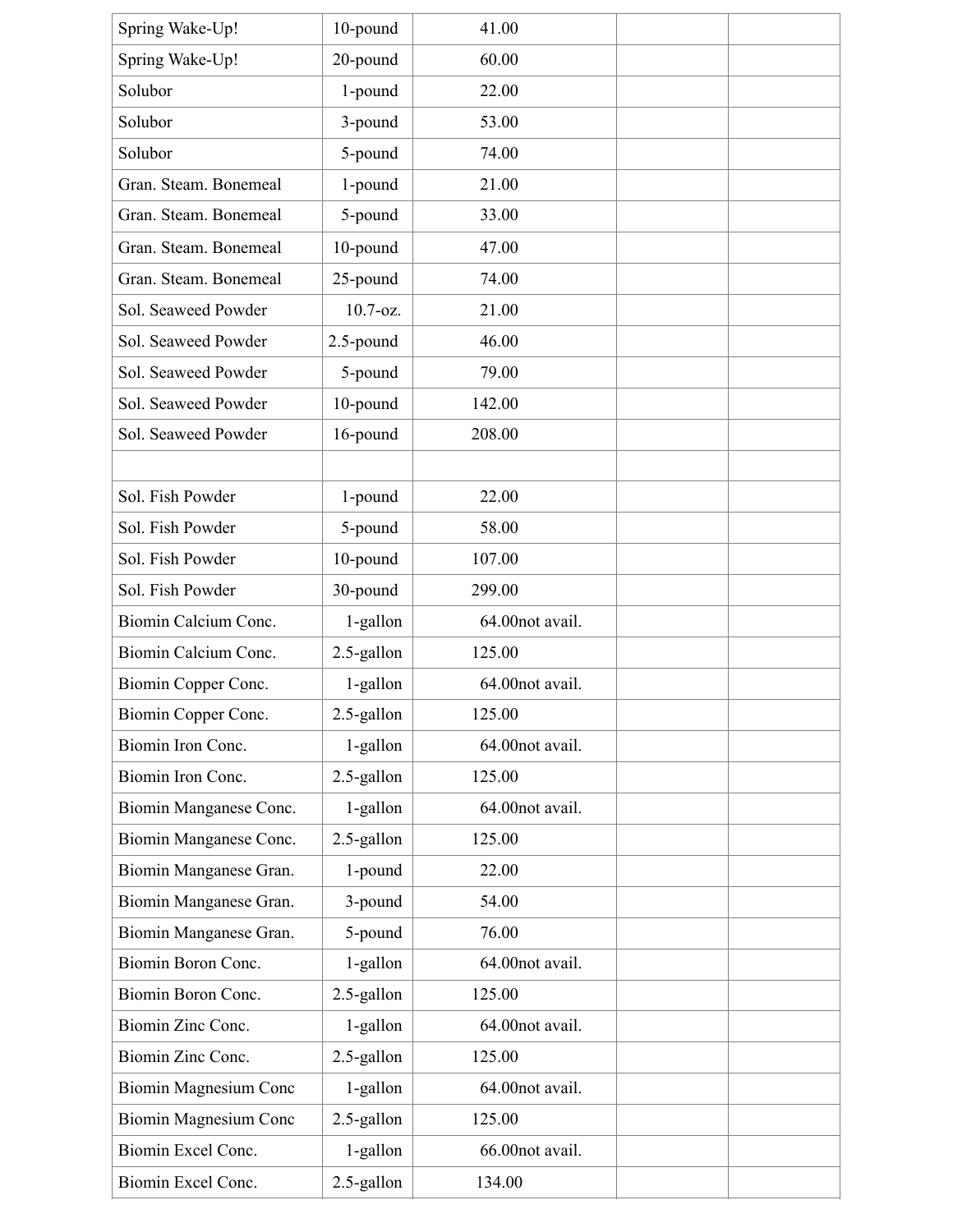| Biomin Cal-Boro Conc.      | 1-gallon   | 66.00not avail. |  |
|----------------------------|------------|-----------------|--|
| Biomin Cal-Boro Conc.      | 2.5-gallon | 134.00          |  |
| Ful-Max                    | 1-gallon   | N.A.            |  |
| Ful-Max                    | 2.5-gallon | 139.00          |  |
| Nutri-Aid 20-20-20         | 1-pound    | 20.00           |  |
| Nutri-Aid 20-20-20         | 5-pound    | 36.00           |  |
| Nutri-Aid 20-20-20         | 10-pound   | 58.00           |  |
| Nutri-Aid Bl. Bst 0-52-34  | 5-pound    | 33.00           |  |
| Nutri-Aid Bl. Bst 0-52-34  | 10-pound   | 54.00           |  |
| Nutri-Aid Bl. Bst.0-52-34  | 20-pound   | 88.00           |  |
| Nutri-Aid Bl. Bst. 0-52-34 | 30-pound   | 135.00          |  |
| Natural Rock Phosphate     | 6-pound    | 28.00           |  |
| Natural Rock Phosphate     | 20-pound   | 52.00           |  |
| Natural Rock Phosphate     | 28-pound   | 63.00           |  |
| Jersey Greensand           | 5-pound    | 29.00           |  |
| Jersey Greensand           | 10-pound   | 46.00           |  |
| Jersey Greensand           | 24-pound   | 62.00           |  |
| Kelp Meal                  | 1-pound    | 22.00           |  |
| Kelp Meal                  | 5-pound    | 34.00           |  |
| Kelp Meal                  | 12-pound   | 48.00           |  |
| Kelp Meal                  | 20-pound   | 61.00           |  |
| Amino-Acid Bio-Activator   | 1-pound    | 24.00           |  |
| Amino-Acid Bio-Activator   | 5-pound    | 57.00           |  |
| Amino-Acid Bio-Activator   | 10-pound   | 98.00           |  |
| Humic-Acid 86              | 1-pound    | 23.00           |  |
| Humic-Acid 86              | 5-pound    | 52.00           |  |
| Humic-Acid 86              | 10-pound   | 86.00           |  |
| Humic-Acid 86              | 18-pound   | 139.00          |  |
| Micromax                   | 1-pound    | 23.00           |  |
| Micromax                   | 5-pound    | 36.00           |  |
| Micromax                   | 10-pound   | 51.00           |  |
| Micromax                   | 20-pound   | 73.00           |  |
| Fish Meal 10-4-0/6% Calc.  | 1-pound    | 23.00           |  |
| Fish Meal 10-4-0/6% Calc.  | 5-pound    | 33.00           |  |
| Fish Meal 10-4-0/6% Calc.  | 12-pound   | 57.00           |  |
| Fish Meal 10-4-0/6% Calc.  | 18-pound   | 69.00           |  |
| Calpril Super Sweet        | 6-pound    | 24.00           |  |
| Calpril Super Sweet        | 16-pound   | 34.00           |  |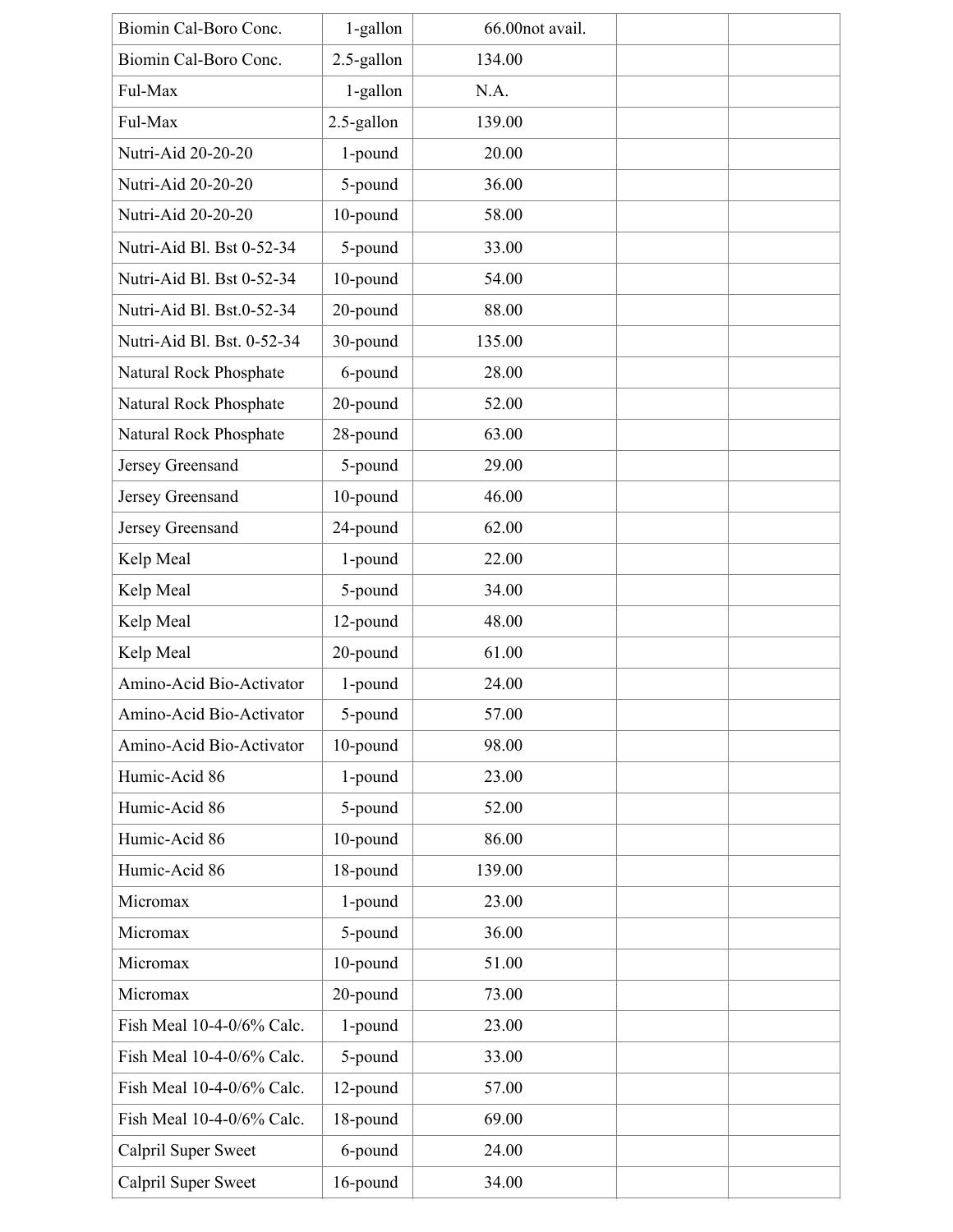| Calpril Super Sweet            | 25-pound   | 46.00                             |  |
|--------------------------------|------------|-----------------------------------|--|
| Dolopril Super Sweet           | 6-pound    | 22.00                             |  |
| Dolopril Super Sweet           | 16-pound   | 34.00                             |  |
| Dolopril Super Sweet           | 25-pound   | 46.00                             |  |
| <b>Acidify Sulfur Granules</b> | 5-pound    | 25.00                             |  |
| <b>Acidify Sulfur Granules</b> | 10-pound   | 39.00                             |  |
| Calcium Sulphate               | 5-pound    | 23.00                             |  |
| Calcium Sulphate               | 10-pound   | 34.00                             |  |
| Calcium Sulphate               | 18-pound   | 42.00                             |  |
| Calcium Nitrate                | 1-pound    | 21.00                             |  |
| Calcium Nitrate                | 5-pound    | 33.00                             |  |
| Calcium Nitrate                | 10-pound   | 44.00                             |  |
| Calcium Nitrate                | 20-pound   | 66.00                             |  |
| Langbeinite $0-0-21$ +         | 5-pound    | 24.00                             |  |
| Langbeinite $0-0-21$ +         | 10-pound   | 40.00                             |  |
| Langbeinite $0-0-21$ +         | 25-pound   | 60.00                             |  |
| Potassium Sulphate Gran.       | 1-pound    | 21.00                             |  |
| Potassium Sulphate Gran.       | 5-pound    | 31.00                             |  |
| Potassium Sulphate Gran.       | 10-pound   | 44.00                             |  |
| Potassium Sulphate Gran.       | 20-pound   | 67.00                             |  |
| ChickADoo 4-3-3/7%calc.        | 5-pound    | 22.00                             |  |
| ChickADoo 4-3-3/7%calc.        | 12-pound   | 30.00                             |  |
| ChickADoo 4-3-3/7%calc.        | 20-pound   | 39.00                             |  |
| <b>Osmocote Time-Release</b>   | 1-pound    | 21.00                             |  |
| <b>Osmocote Time-Release</b>   | 5-pound    | 33.00                             |  |
| <b>Osmocote Time-Release</b>   | 10-pound   | 45.00                             |  |
| Osmocote Time-Release          | 20-pound   | 62.00                             |  |
|                                |            | <b>GROWING SUPPLIES</b>           |  |
| ROOTSHIELD SOL.PWD             | 1-pound    | 146.00                            |  |
| ROOTSHIELD SOL.PWD.            | 3-pound    | 305.00                            |  |
| ROOTSHIELD + Gran.             | 1-pound    | 47.00                             |  |
| ROOTSHIELD + Gran.             | 5-pound    | 145.00                            |  |
| ROOTSHIELD + Gran.             | 10-pound   | 224.00                            |  |
| Actinovate Fungicide           | 2-ounces   | Not available                     |  |
| Actinovate Fungicide           | 16-ounces  | 153.00                            |  |
| Companion Biol. Fungicide      | 1-gallon   | Omit from website                 |  |
| Companion Biol. Fungicide      | 2.5-gallon | $\zeta$ $\zeta$<br>,,             |  |
| Companion Biol. Fungicide      | 5-gallon   | $\zeta\,\zeta$<br>$\zeta$ $\zeta$ |  |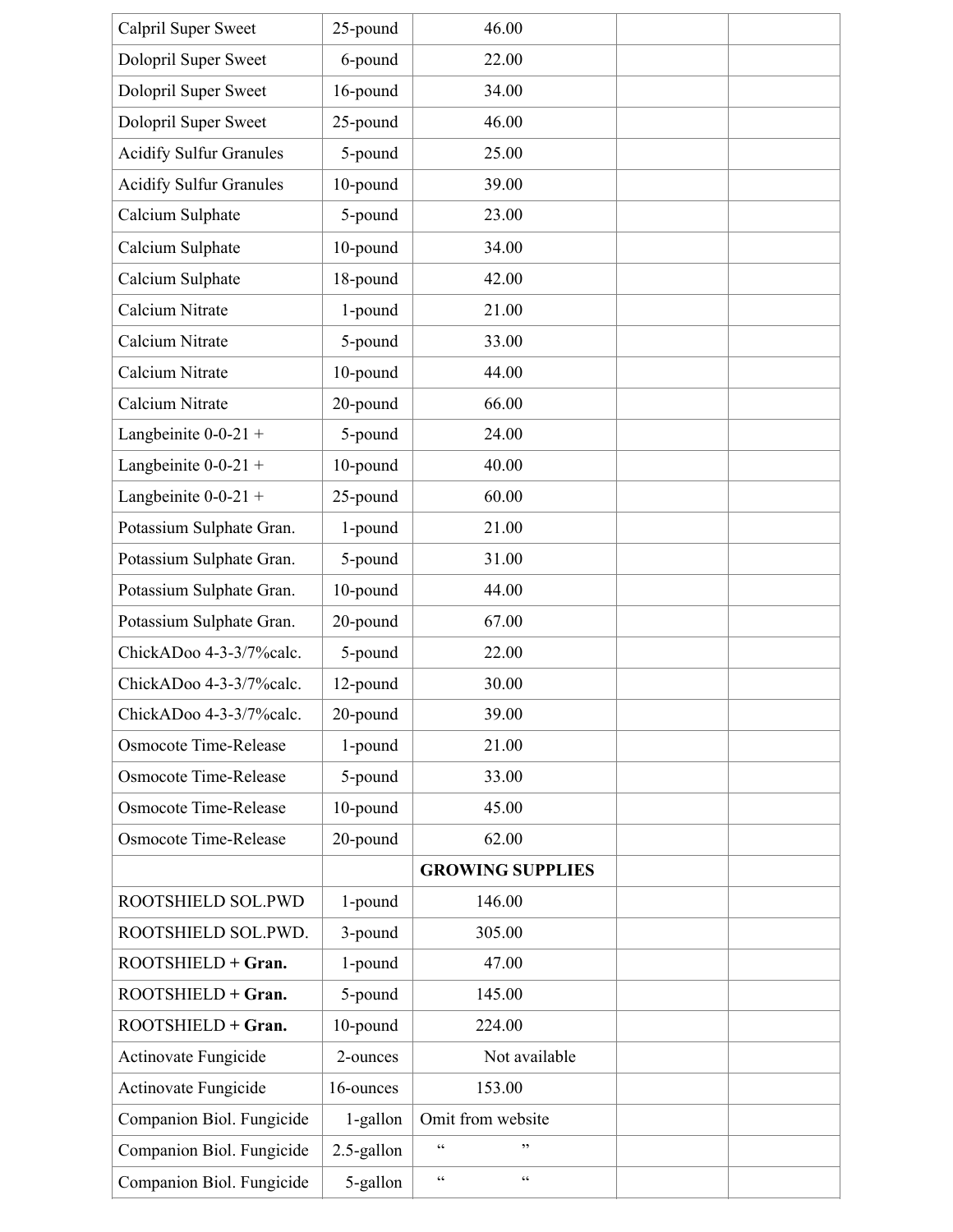| Squash Borer Trap Lure         | extra                  | 7.00               |  |
|--------------------------------|------------------------|--------------------|--|
| Squash Borer Trap Tape         | extra                  | 7.00               |  |
| <b>Yellow Sticky Strips</b>    | Pkg/10                 | 14.00              |  |
| Fosphite                       | 1-gallon               | NA                 |  |
| Fosphite                       | 2.5-gallon             | 134.00             |  |
| Fulmag                         | 1-gallon               | NA                 |  |
| Fulmag                         | 2.5-gallon             | 104.00             |  |
| <b>BioRepel Insecticide</b>    | 2.5 gallon             | $195.00*$ new size |  |
| GC-3 Mildew Cure               | 2.5 gallon             | $175.00*$ new size |  |
| GC-Mite Pest Out               | 2.5 gallon             | $203.00*$ new size |  |
| <b>Natural Wet Anti-Stress</b> | 2.5 gallon             | $127.00*$ new size |  |
| Weed Zap                       | 1-gallon               | NA                 |  |
| Weed Zap                       | 2.5 gallon             | 233.00             |  |
| Salt Down                      | 1-gallon               | NA                 |  |
| Salt Down                      | 2.5 gallon             | 115.00             |  |
| Top Coat anti stress & frost   | 1-gallon               | N.A.               |  |
| Top Coat anti stress & frost   | 2.5-gallon             | 166.00             |  |
| <b>Measuring Syringe</b>       | each                   | 10.00              |  |
| Grow Mats-heavy duty           | $3'$ X 3'              | 10.00              |  |
| Cover Crop Seed Spec. Mix      | 5-pound                | 27.00              |  |
| Cover Crop Seed Spec. Mix      | 14-pound               | 41.00              |  |
| Cover Crop Seed Spec. Mix      | 20-pound               | 53.00              |  |
| Winter Rye Seed                | 5-pound                | 26.00              |  |
| Winter Rye Seed                | 14-pound               | 40.00              |  |
| Winter Rye Seed                | 20-pound               | 51.00              |  |
| Myco-Bact Seed Innoculant      | 1-ounce                | 12.00              |  |
| Myco-Bact Seed Innoculant      | 2-ounce                | 19.00              |  |
| FertileEarth Compostmaker      | 1-pound                | 22.00              |  |
| FertileEarth Compostmaker      | 3-pound                | 46.00              |  |
| <b>Seed Packets</b>            | Pkg. 30                | 8.00               |  |
| <b>Seed Packets</b>            | Pkg.150                | 21.00              |  |
|                                |                        |                    |  |
|                                |                        |                    |  |
| Snap Clamps- greenhouse        | 20 of $\frac{1}{2}$ -" | 23.00              |  |
| Snap Clamps- greenhouse        | 20 of 3/4"             | 24.00              |  |
|                                |                        | <b>SPRINKLERS</b>  |  |
| Perfect Pin Nozzles            | each                   | 6.00               |  |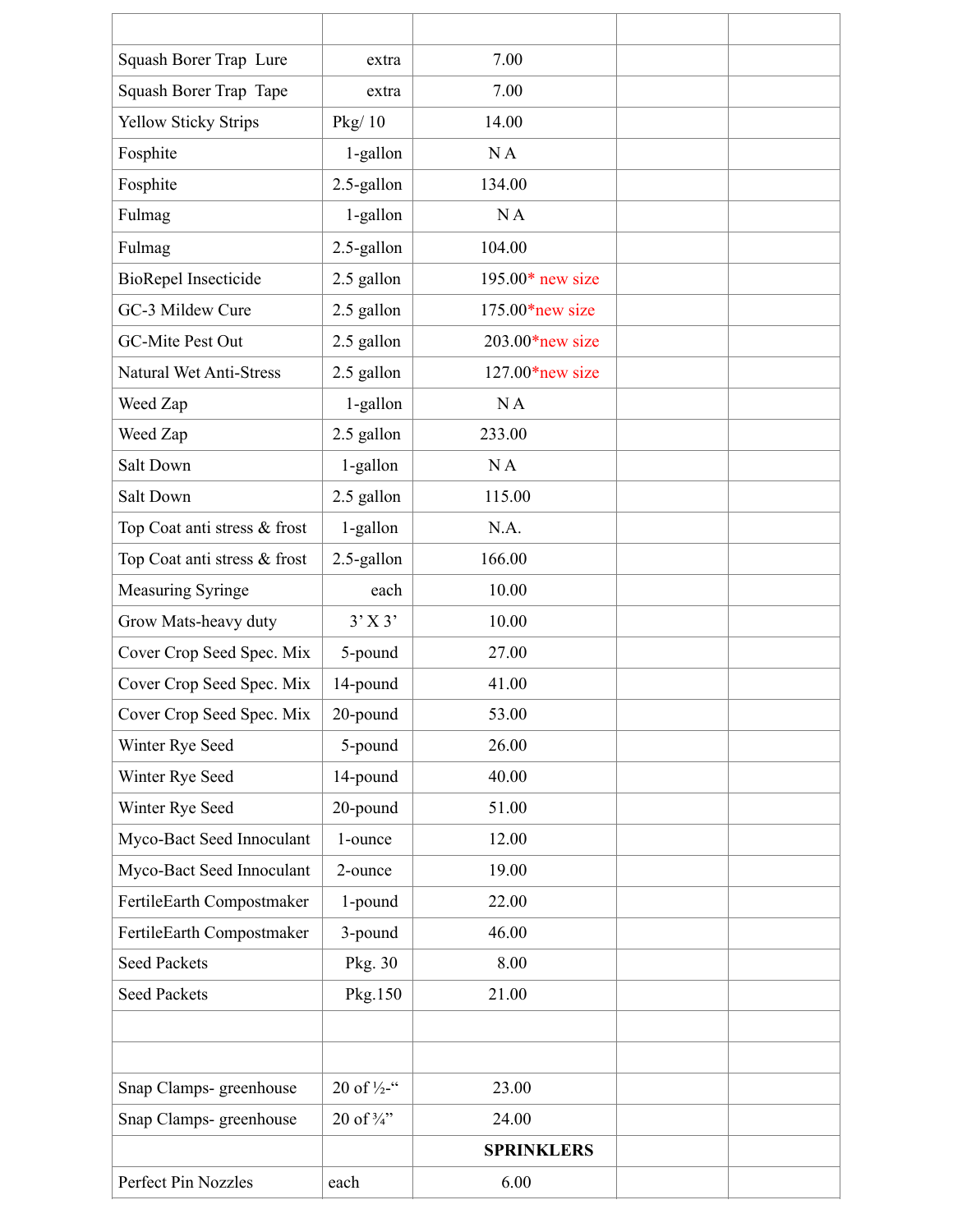| <b>Whizzer Sprinklers</b>     | each          | 12.00                     |               |                |
|-------------------------------|---------------|---------------------------|---------------|----------------|
|                               |               | <b>GIANT PUMPKINSEEDS</b> |               |                |
| <b>Giant Pumpkin Seeds</b>    | 6 in a pkt.   | 16.00                     |               |                |
| <b>Giant Pumpkin Seeds</b>    | 25 per pkt.   | 49.00                     |               |                |
| <b>Super Pumpkin Seeds</b>    | 3 in a pkt.   | 18.00                     |               |                |
| <b>Super Pumpkin Seeds</b>    | 10 per pkt.   | 45.00                     |               |                |
| <b>Silver Bullet Seeds</b>    | 3 in a pkt.   | 23.00                     |               |                |
| <b>Silver Bullet Seeds</b>    | 10 per pkt.   | 59.00                     |               |                |
|                               |               |                           |               |                |
|                               |               |                           |               |                |
| <b>Monster Smash Seeds</b>    | 6 in a pkt.   | 14.00                     |               |                |
| <b>Monster Smash Seeds</b>    | 25 per pkt.   | 45.00                     |               |                |
| World/Color Pump.Seeds        | 6 in a pkt    | 14.00                     |               |                |
| Spirit Semi-Bush              | 10 in a pkt   | 12.00                     |               |                |
| Jack-B-Quik                   | 10 in a pkt   | 12.00                     |               |                |
|                               |               |                           |               |                |
| <b>SEEDS W/ PEDIGREE</b>      | <b>PLEASE</b> | <b>CHECK WEBSITE</b>      | <b>FOR</b>    | <b>UPDATES</b> |
|                               |               |                           |               |                |
|                               | <b>CORN</b>   | <b>SUNFLOWER</b>          | <b>TOMATO</b> | <b>SEEDS</b>   |
| Tall Corn Seed                | 40 in a pkt   | 11.00                     |               |                |
| <b>Bodacious Corn Seed</b>    | 40 in a pkt   | 11.00                     |               |                |
| "Delicious" Tomato Seed       | 10 in a pkt   | 10.00                     |               |                |
| "Big Zac" Tomato Seed         | 10 in a pkt   | 10.00                     |               |                |
| <b>Brandywine Tomato Seed</b> | 10 in a pkt   | 10.00                     |               |                |
| <b>Belquim Tomato Seed</b>    | 10 in a pkt   | 10.00                     |               |                |
| Watermelon up to 200#         | 10 in a pkt   | 10.00                     |               |                |
| Watermelon 200#-250#          | 6 in a pkt    | 14.00                     |               |                |
| Watermelon 250#-290#          | 6 in a pkt    | 20.00                     |               |                |
| Sunflower Seeds G.S. Giant    | 30 in a pkt   | 10.00                     |               |                |
| Sunflower Seed Sunny Boy      | 30 in a pkt   | 10.00                     |               |                |

l,